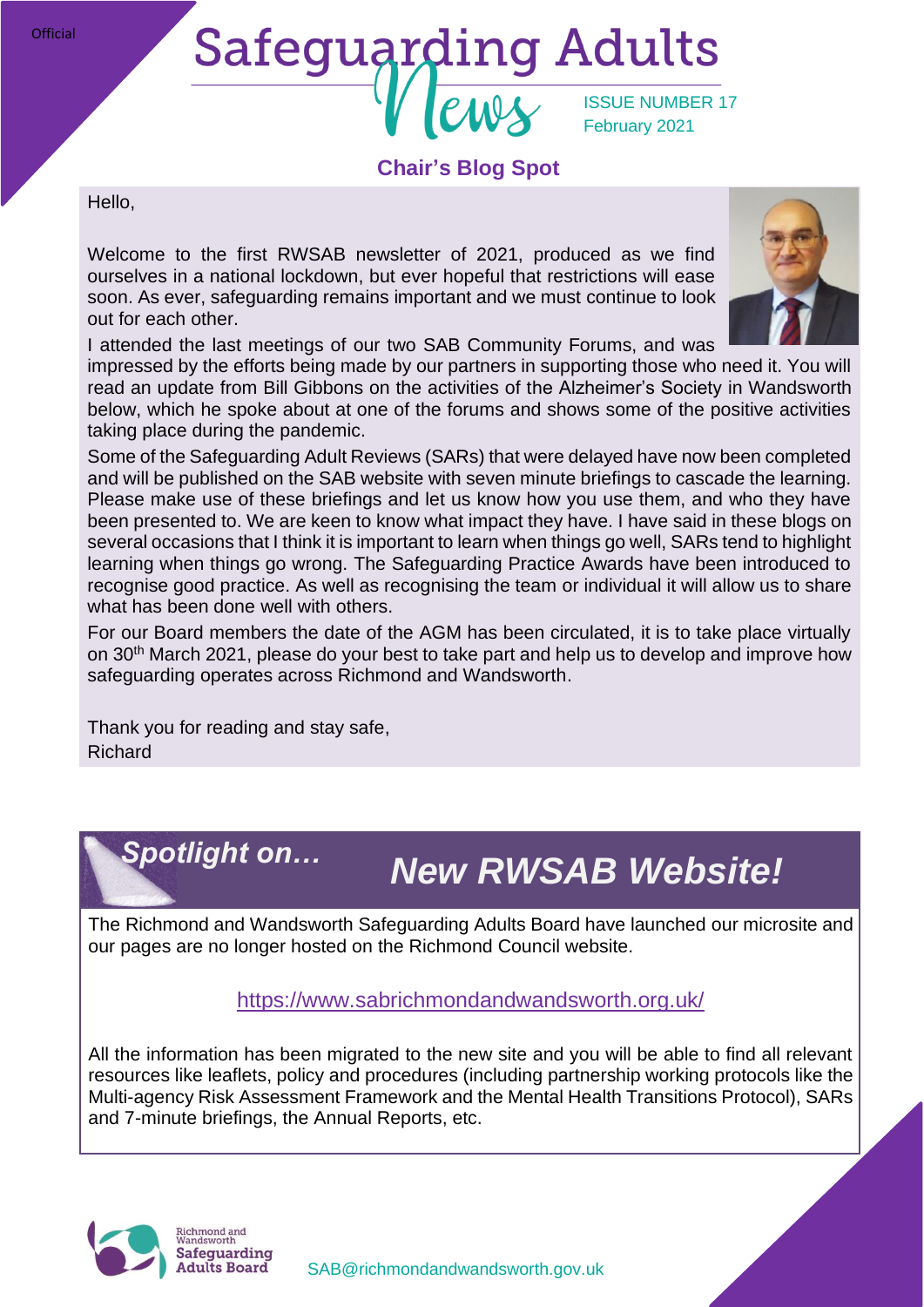# **Introducing the DBS Regional Safeguarding Outreach Service**

The Disclosure and Barring Service (DBS) has recently launched a new Regional Safeguarding Outreach Service to focus on working collaboratively with safeguarding and recruiting organisations. The aim is to work closer with organisations to build and develop relationships, acting as a single point of contact for all DBS related enquiries within their region.

Kiran Rehal is the DBS Safeguarding Outreach Officer for Greater London and will be based in the region. She is available to discuss all matters in relation to DBS, as well as support you and your colleagues in safeguarding and safer recruitment.

Kiran can work with you and your organisation in a number of ways, including:

- ➢ Answering phone calls or emails to clarify any DBS related queries/questions or advice;
- ➢ Attending meetings, training, conferences or visiting organisations to have a face to face discussion (in lines with pandemic restrictions);
- ➢ Developing and delivering presentations, workshops, webinars or discussions to provide an overview of DBS and safer recruitment;
- ➢ Taking any feedback, suggestions or comments from DBS experiences and feeding this back into the business;
- ➢ Helping to understand what level of check can be applied for and what information these checks will provide;
- ➢ Informing organisations and employers of their duty or power to refer individuals who may pose a future risk of harm within regulated activity. Including an overview of:
	- How to make barring referrals;
	- When should a referral be made and
	- How DBS assess whether a referred person should be included on the Children's and/or Adults' Barred List.

Watch this [short video](https://youtu.be/-R6rLDME8ZI) to learn more about the DBS Regional Safeguarding Outreach Service.

If you have any questions regarding the DBS or would like any further information, please do contact Kiran:

Email: [Kiranpreet.rehal@homeoffice.gov.uk](mailto:Kiranpreet.rehal@homeoffice.gov.uk) / [DBSRegionaloutreach@dbs.gov.uk](mailto:DBSRegionaloutreach@dbs.gov.uk)

Tel: 0300 105 3081

**RWSAB Annual General Meeting (AGM)**

30/03/2021 @14.00

Via MS Teams

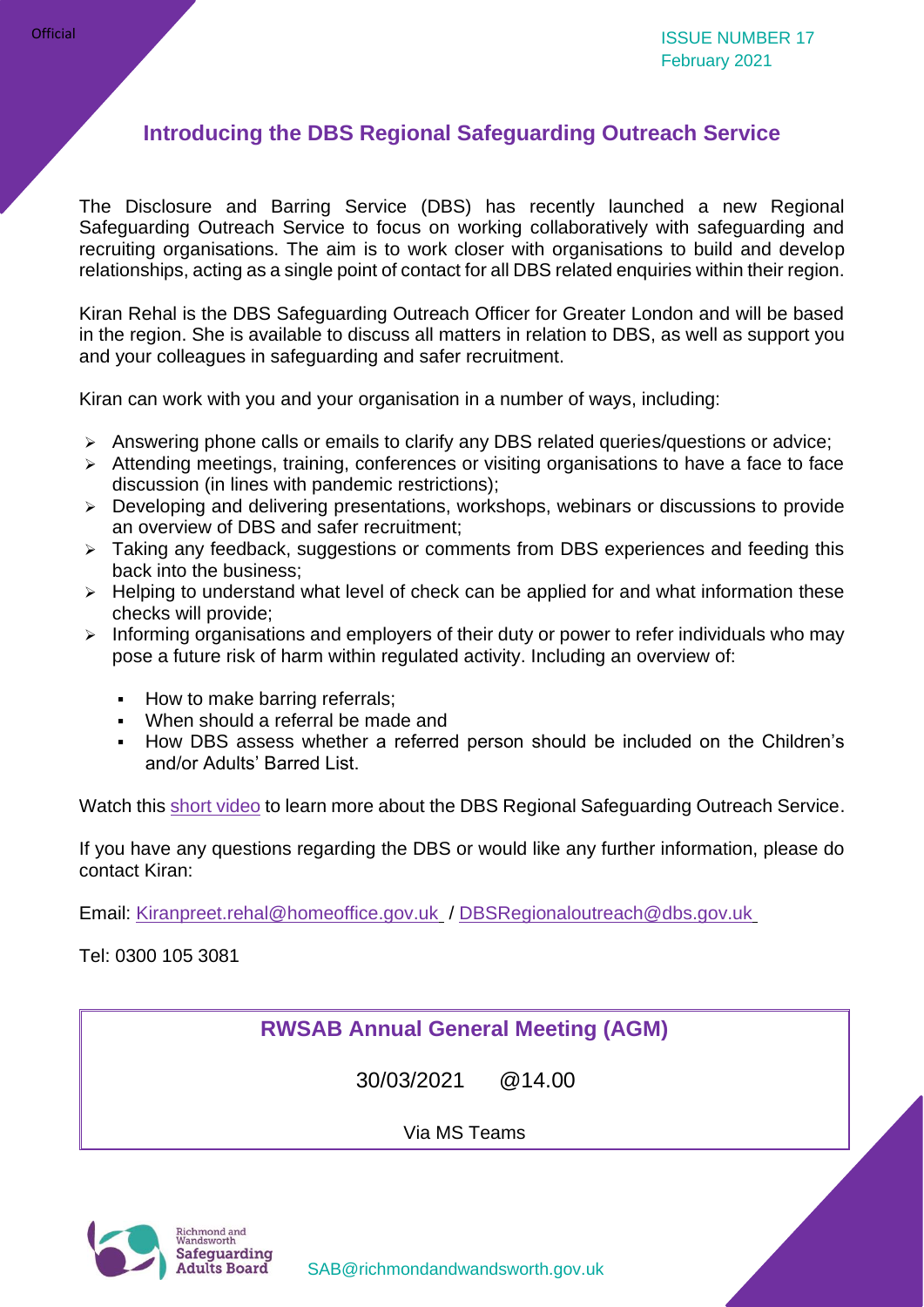## **Update from Alzheimer's Society Wandsworth**

*Bill Gibbons, Dementia Connect Local Services Manager, Alzheimer's Society*

#### **Dementia Support in Wandsworth**



The coronavirus pandemic has hit people with dementia the hardest, with interruptions and suspensions to health and social care services, upended routines, visitor restrictions and a prolonged period of social isolation. It's frustrating as we know with the right support, many people with dementia can continue living independently for years but the pandemic is robbing them of that chance.

With this in mind, in Wandsworth we have changed the way we work, and because it hasn't been possible to arrange face to face home visits or run groups, we've adapted what we do to find other ways of keeping in touch. So, we now stay connected with our service users on a more regular basis and provide support in different formats like virtual groups, using online platforms such as Zoom; also companion calls. We've been able to work more collaboratively with other organisations too, both voluntary and NHS led, to provide a more collaborative approach to supporting people affected by dementia.

We are now running more activity groups and interactive "Singing for the Brain" sessions than ever before; some even with live musicians playing for us via Zoom. And with support from Wandsworth Council, we are now extending our popular Side by Side service. Side by Side aims at preventing isolation and keeping people active in their community by matching them with a volunteer who loves doing the same things. At the moment, with Covid restrictions we can offer telephone or online activities. However, when lockdown measures are lifted we will be able to offer things like listening to music, singing in a choir, cooking, joining in an activity, or simply taking a walk in the park. It's designed to give people the confidence to take part and to value their own abilities, talents and potential to contribute and achieve.

In the meantime, Our Dementia Support Workers are making regular Welfare Calls to people with dementia and carers, advising on individual issues and needs, liaising with other agencies and sources of support as needed and making onward referrals to other organisations in the Borough.

To stay in touch with us, make a referral or to join in any of our groups, just call us on

#### **020 8687 0922** or email **[wandsworth@alzheimers.org.uk](mailto:wandsworth@alzheimers.org.uk)**

### **Where to find help if you are struggling as a result of Covid-19**

#### **New online guide for those needing help**

[Richmond](https://www.richmond.gov.uk/i_need_help) [Wandsworth](https://www.wandsworth.gov.uk/health-and-social-care/public-health/coronavirus/where-can-i-find-help-or-support/)

**High-tech help to keep people connected** [Richmond](https://www.richmond.gov.uk/council/news/press_office/older_news/press_releases_november_2020/care_technology_helping_vulnerable_residents) [Wandsworth](https://www.wandsworth.gov.uk/news/news-nov-2020/high-tech-help-to-keep-people-connected/)